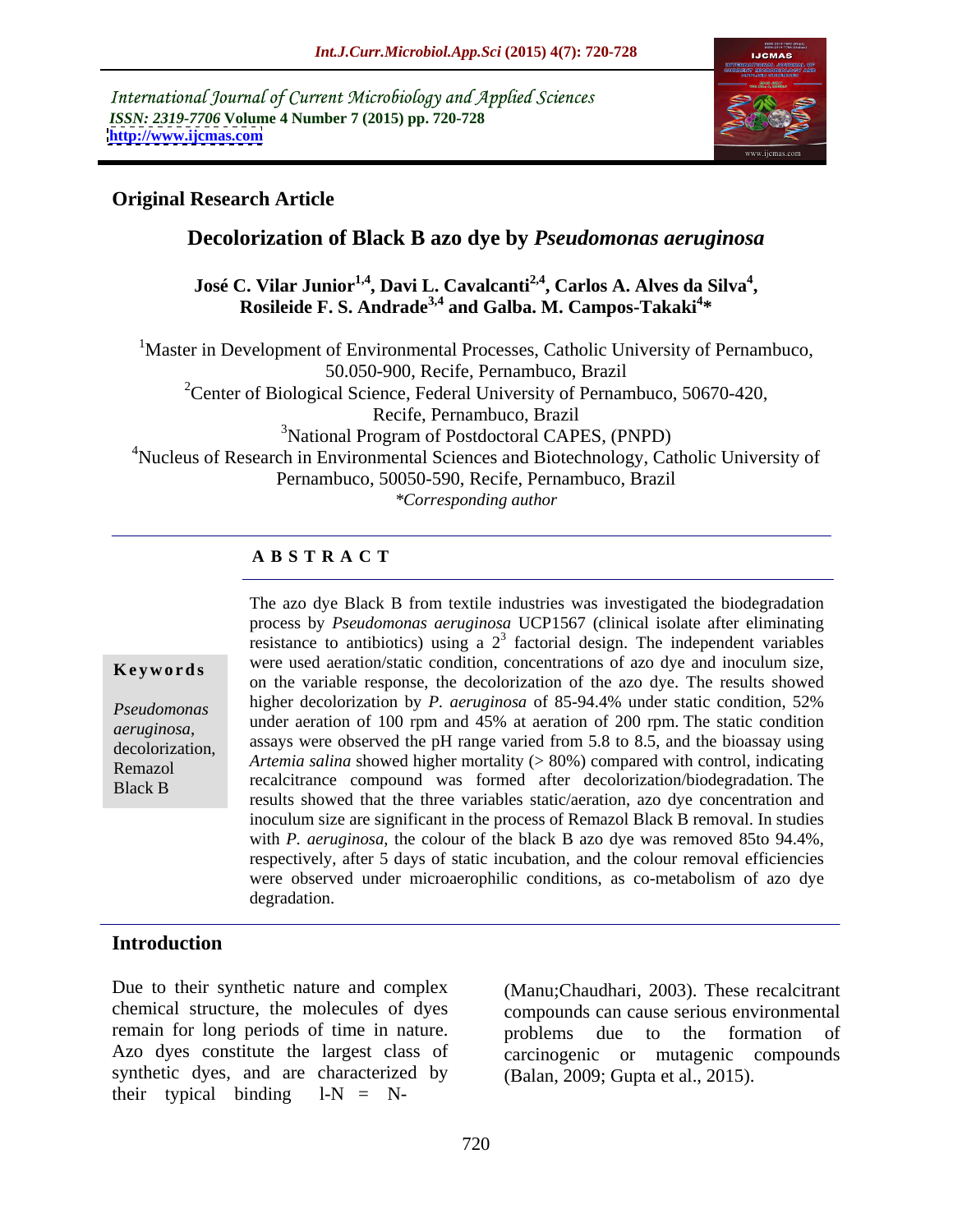Their high solubility in water sees to it that various sulfur dyes (Zimmermann et al., azo dyes are not degraded by conventional sewage treatment plants (Stloz et al.,1999). environmental problems, mainly because

Thus, it is important to investigate microbial interaction between them enables researchers have demonstrated the ability of compounds into colorless products as well  $2^3$ . as to bring about complete mineralization, under certain environmental conditions Material and Methods (Marinho,2010).

Bacteria have been cited as a promising chemical treatment processes, such as ozone MPCIAMB, UNICAP, Recife, Brazil,

Aerobic biotransformation of azo dyes by Dve fungi and bacteria has been extensively studied. According to Pandey e The azo dye used was reactive Remazol Upadhyay,2010, aerobic treatment is more Black B (CI 17095) obtained from Sigma attractive as a method for biodegrading these (Sigma-Aldrich Corporation, St. Louis, compounds. In this process, aerobic reductive metabolism requires specific enzymes (aerobic azoredutases) that catalyze **Decolorization of Remazol Black by** *P.*  the reduction of the azo compound by using *aeruginosa* NAD-dependent ones (Abraham et al., 2003). The aerobic azoredutases **Pre-inoculum** (monomeric flavins) isolated from Pseudomonas K22 and KF46 use NADPH *Pseudomonas aeruginosa* was previously and NADH as co-factors in the reduction of grown in 100 mL of Luria Bertani broth

1984).

Thus, colored wastewater containing Given that the decolorization of azo dyes reactive azo dyes has caused serious can be influenced by several factors which these compounds, when present in water are models have been used as an important tool highly visible, since they affect the for both conducting research and for applied transparency and aesthetics of the body of work (Chang; Kuo,2000; Mielgo et al.,2001; water (Stloz et al., 2002; Strehaiano et Chen; Yao, 2000). Therefore, they should be al.,2004; Gupta et al., 2015). regarded as significant parameters for a strains that have high potential for optimization processes in the decolorization decolorization, by means of the reductive processes to be achieved. This study set out cleavage of the azo group in the molecule of to evaluate the potential for decoloring textile dyes. In recent years, several Remazol Black by Pseudomonas aeruginosa various microorganisms to transform azo conditions, using a complete factorial design have varying degrees of importance, factor given process, in addition to which the interaction between them enables 1567) under different culture  $2<sup>3</sup>$ . 3 . A construction of the construction of the construction of the construction of the construction of the construction of the construction of the construction of the construction of the construction of the construction of th

# **Material and Methods**

# **Microorganism**

application when treating textile effluents, *Pseudomonas aeruginosa* UCP 1567 was due to the investment costs being five to provided by the Culture Bank at the Center twenty times lower than in some other for Research in Environmental Sciences or hydrogen peroxide (Saum et al. 1997; registered with the World Federation for Pandey; Upadhyay,2010; Godlewska et al., Culture Collection, WFCC and maintained 2014).  $\qquad \qquad$  in nutrient agar at 4<sup>o</sup>C. NPCIAMB, UNICAP, Recife, Brazil,

## **Dye**

Missouri, USA).

# *aeruginosa*

## **Pre-inoculum**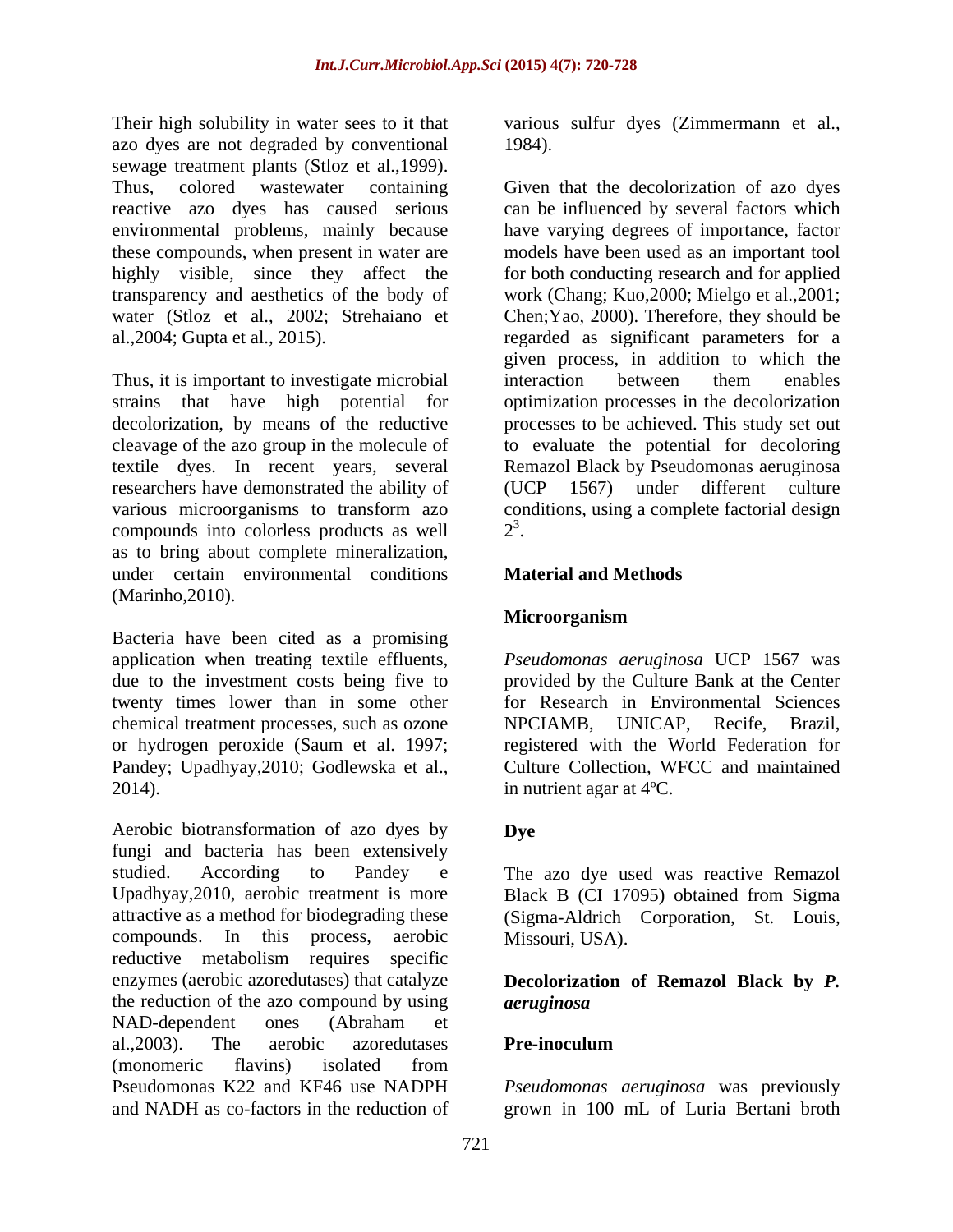(LB) (g  $L^{-1}$ ): tryptone 10g, yeast extract 5g, **Toxicity tests** NaCl 10g, 5g of glucose added distributed in

The assays were performed according to the factorial design  $2^3$ , for 120 h at 37°C. , for 120 h at  $37^{\circ}$ C. Samples were taken every 24 hours to **Factorial design** determine the kinetics of decolorization.

measured using an Orion pH meter, model variables: volume of the inoculum,

The removal of the dye was measured after centrifugation (10,000 gx 8 min.), at a temperature of  $28^{\circ}$ C, by a **Results and Discussion** spectrophotometric reading of 597 nm. To calculate the percentage of the **Decolorization of azo dye** decolorization, the following equation was

Remoção da cor (%) =  $(A) - (B) x 100$ 

where, (A) indicates the absorbance of the indicates the absorbance of the residual liquid medium containing Remazol Black.

### **Toxicity tests**

250 mL Erlenmeyer flasks and incubated for The biological assay was performed using 12 h at an agitation rate of 150 rpm at 37°C, the McLaughlin et al.(1995), method in resulting in a culture of  $10^8$  CFU/mL. assays 1, 2, 3 (greatest decolorization). **Kinetics of decolorisation** larvae were transferred to flasks containing Then, inoculum of 1.5 and 3.75 mL were different concentrations (25, 50, 75%), transferred to 250 mL Erlenmeyer flasks, diluted in 5 mL of artificial sea water. The containing 50 mL of LB medium control test was conducted using only supplemented with glucose,  $pH 7.0 \pm 0.2$ . seawater. The tests were performed in About 10 brine shrimp (*Artemia salina*) the test sample (decolored material) with triplicate. The count of dead and living shrimp was made after 24 h of exposure.

# **Factorial design**

**Analytical methods**  levels were replaced by -1 and +1, **Determining pH** the levels at the midpoint equal to zero. The The pH of the cell-free medium was effects and interactions of the independent 310. concentration of the dye and agitation, on **Decolorization of Remazol Black** decolorization after 120 h. All results were In the planning matrix, the lower and upper respectively, which makes the values of all complete factorial design  $2<sup>3</sup>$  to examine the  $\frac{3}{2}$  to examine the to examine the variables: volume of the inoculum, the response variable, percentage of analyzed using STATISTICA software version 5.0, Statsoft, USA (Table 1).

# **Results and Discussion**

# **Decolorization of azo dye**

used: The initial reaction to the decolorization of (A) group. However, under anaerobic<br>
conditions, these reactions can be catalyzed Removal of the color (%) accumulation of aromatic amines azo dyes is the reductive cleavage of the azo group. However, under anaerobic by several biological systems, leading to the accumulation of aromatic amines (Amoozegar et al.,2010).

non-inoculated liquid medium and (B) In recent years, several studies have reported In recent years, several studies have reported some factors that can affect the removal of synthetic dyes in the process of microbial decolorization. Among them, nutritional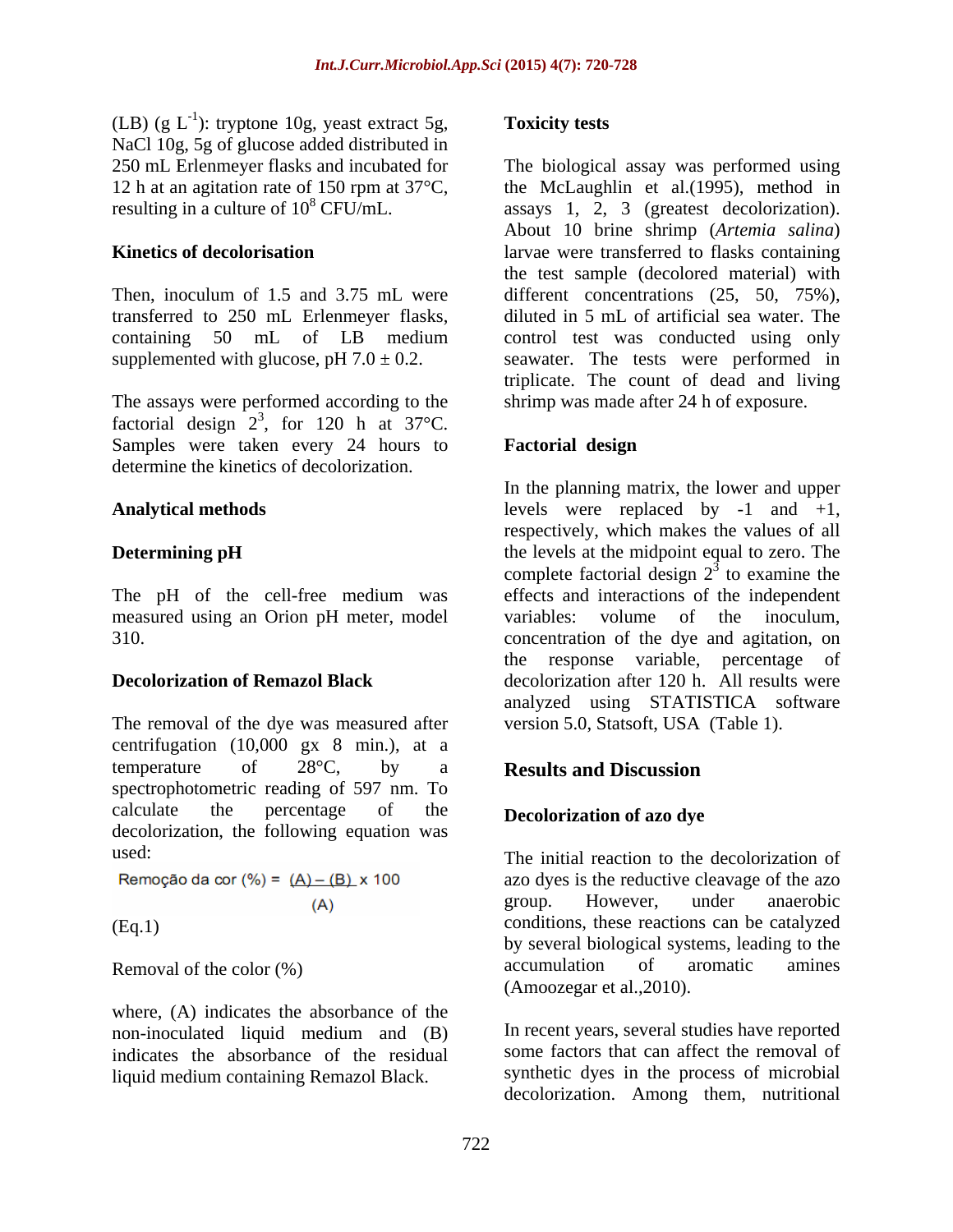factors (carbon and nitrogen sources) and inhibition probably being an event physical factors (temperature, agitation and azo compounds (Chang; Kuo,2000; Mielgo

inoculum size) as per factorial design  $2^3$ . removing 71% of the coloring, in period 24h<br>Thus, it was observed that the best rate of under optimum temperature 40  $\degree$ decolorization of the dye was obtained when all the independent variables were regulated prompted a decolorization of 94% and

When the independent variables were at textile dye Acid Blue 92, they showed that their higher level (assay 8), the rate of the two strains were able to decolor decolorization decreased noticeably to only concentrations below 30 mg L $^{\perp}$ , with 38%. However, when the flasks were subjected to moderate agitation (100 rpm), in *P. oleovorans* and 94% for *P. aeruginosa*. the rate of decolorization was higher  $(52%)$  However, decolorization of the dye by P. (Table.1). In the assays with greatest aeruginosa decreased rapidly at a decolorization, there was an increase in pH, suggesting the presence of amines, arising *Oleovans* was able to remove 90% of the from the cleavage of the dye and recognized color of the dye at a concentration of 60 mg by its alkalinity (Table 1). To Padmavathy et al.(2003), the decolorization of the reactive azo dyes Red RB and Reamzol Red using glucose as co-substrate, contributed to a decolorization of 91-94%. In a study of *Lysinibacillus sp* dye mixture in textile discoloration around 87% after 48 hours

The color of the dyes Congo red and DB 38 Black 38 in cultures of *Pseudomonas sp.* Sponza,2000). According to Chang *et al.*(2000), the presence of oxygen does not directly inhibit the azoredutase activity, this

pH, etc.) can influence the degradation of Bromley-Challenor *et al.* 2003, reported that et al.,2001; Marinho,2010). uniformity of the dye, by reducing the Therefore, experiments were performed with et al. 2011, evaluating discoloration *P. aeruginosa* (UCP 1567) for 120 h using parameters and physical-chemical of a dye different combinations of the three chosen mixture, using strain of Bacillus sp, there variables (agitation, dye concentration and was the efficiency of the micro-organisms in inoculum size) as per factorial design  $2^3$ . removing 71% of the coloring, in period 24h inhibition probably being an event dependent on microbial metabolism. occasional gentle agitation promotes limitations of diffusion. In study by Kurode under optimum temperature 40 °

at their lowest level (assay 1), which Selection of Pseudomonas for decolorizing suggested the cleavage of the azo dye (Table decolorization of 98% for methyl-orange 1). after 48 h and 78% after 56 h, respectively, Silveira *et al.(*2009), in a study on the industrial textile dyes observed under anaerobic conditions. On studying the  $1$  with , with decolorization reaching 98% decolorization in *P. oleovorans* and 94% for *P.aeruginosa*. However, decolorization of the dye by *P. aeruginosa* decreased rapidly at a concentration of 70 mg/ L to 50%, while *P. Oleovans* was able to remove 90% of the L<sup>1</sup> and up to 76% at 90 mg L<sup>1</sup>.  $<sup>1</sup>$  and up to 76% at 90 mg L<sup>1</sup>.</sup> .

discoloration observed a percentage level of dissolved oxygen significantly (Saratale et al. 2013) . Isik and Sponza (2003), the decolorization was removed by up to 98% and 72%, was 100 and 83%, respectively, after five respectively, by *Escherichia coli* under days of anaerobic incubation. However, anaerobic conditions and no decolorization under microaerophilic conditions, only occurred during aerobic incubation (Isik; decolorization of 76 and 74%, respectively, Chang and Kuo (2000), on studying the decolorization of the reactive dye Red 22, using *Escherichia coli* under anoxic and aerobic conditions, also observed that the inhibited the removal of color. According to of the azo dyes Congo Red and Reactive Black <sup>38</sup> in cultures of *Pseudomonas sp*. was <sup>100</sup> and 83%, respectively, after five was observed. No decolorization occurred under aerobic conditions.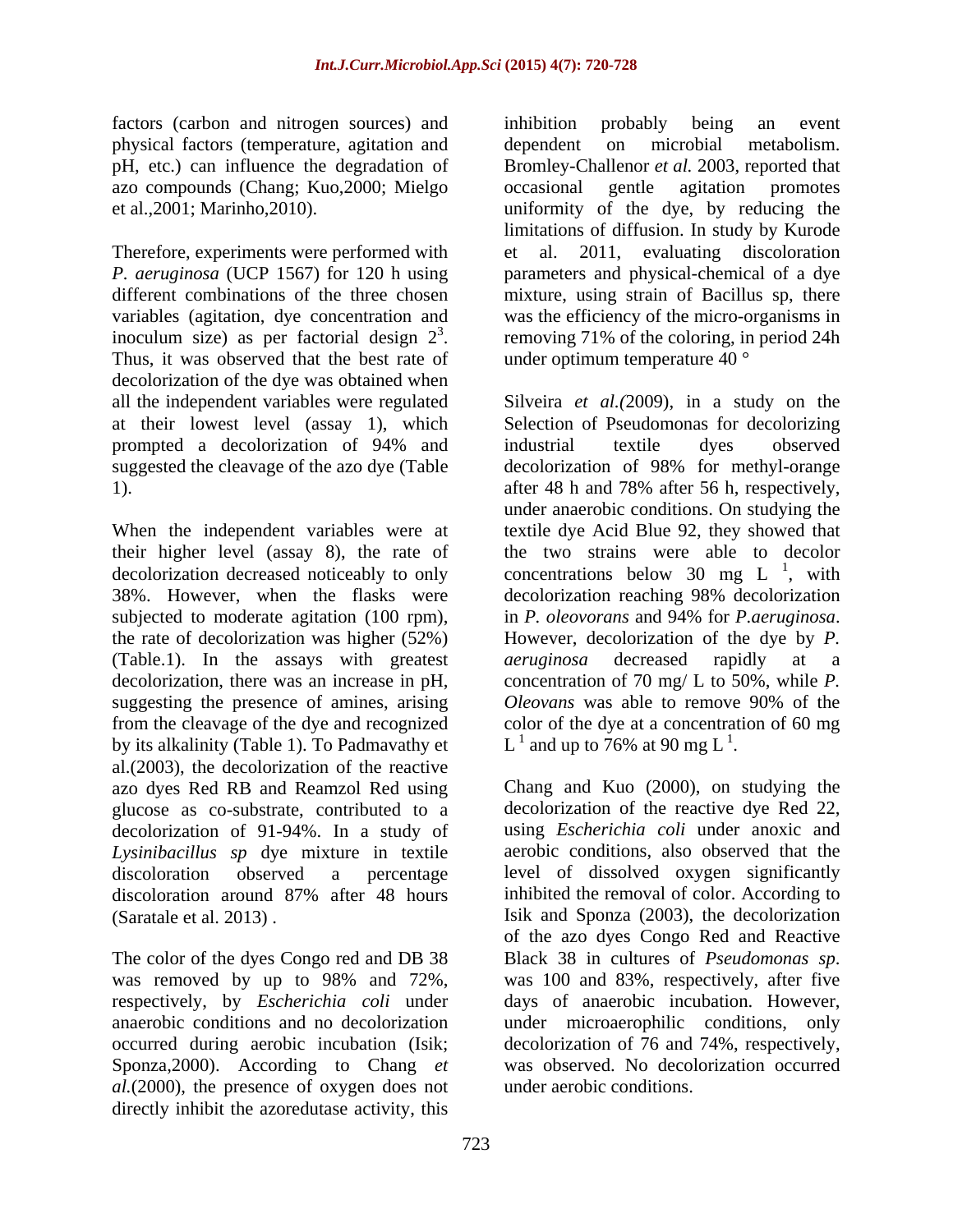**Figure 1** Pareto chart showing the main effects and interactions of the independent variables in the process of decolourization Remazol Black B by *Pseudomonas aeruginosa* UCP 1567, after 120 h of culture growth at 37°C. (1) Inoculum size. (2) Dye concentration and (3) Range of agitation



**Figure 2** Evaluation of the toxicity of metabolites formed during the process of decolourization by *Artemia salina* Remazol Black B by *Pseudomonas aeruginosa* (UCP 1567), after 120 h of cultivation at  $37^0C$ 

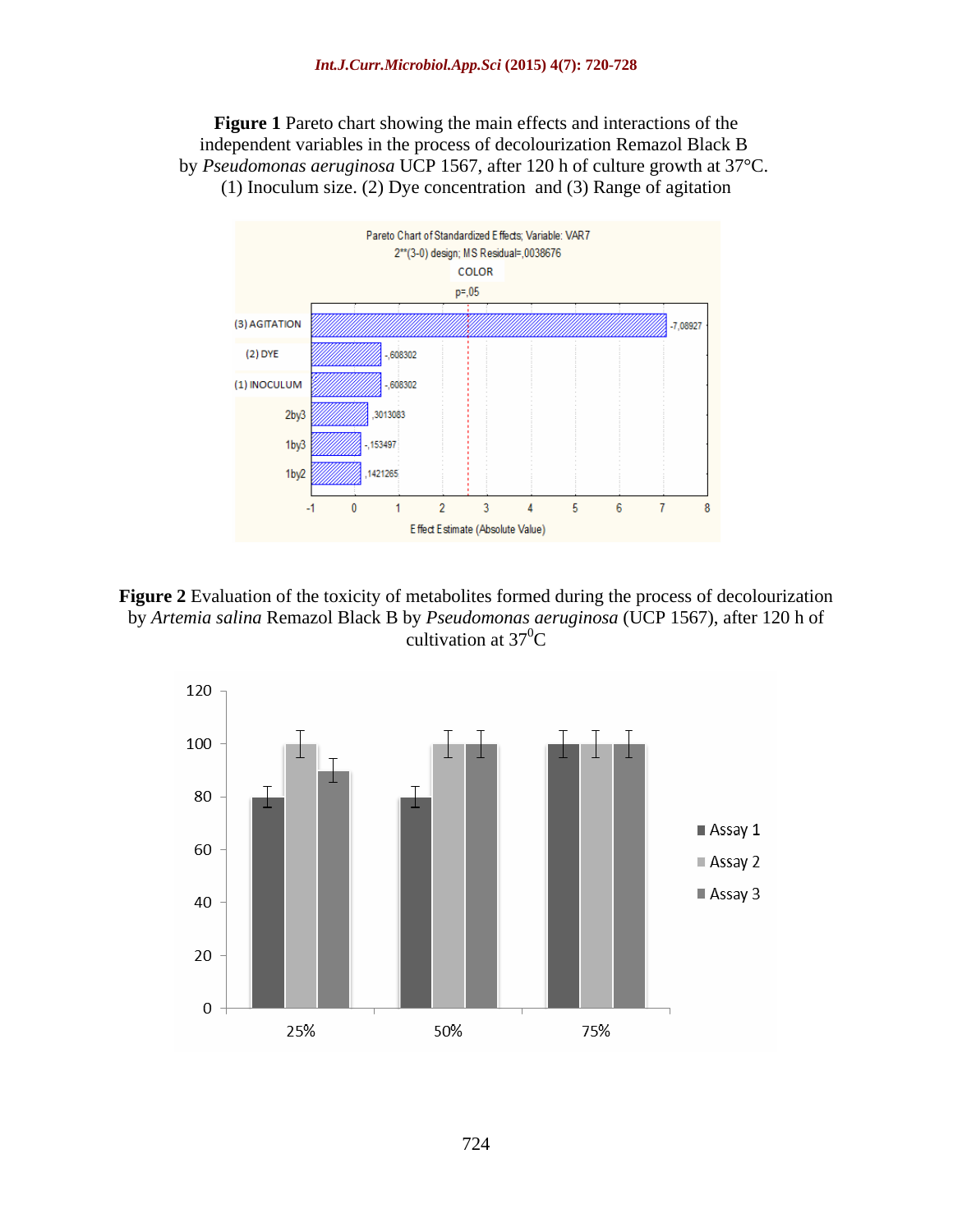|               |          |                                   |                   |           | Decolourization |                 |
|---------------|----------|-----------------------------------|-------------------|-----------|-----------------|-----------------|
|               |          | Level of the Factors <sup>a</sup> |                   | $(9/0)^6$ |                 | <b>Final pH</b> |
| <b>Sample</b> | Inoculum | <b>Dye</b>                        | <b>Agitation</b>  | 24h       | <b>120h</b>     |                 |
|               |          |                                   |                   | 14.3      | 94.4            | 8.2             |
|               | $+1$     |                                   |                   | 7.0       | 89.1            | 8.0             |
|               |          |                                   |                   | 9.0       | 86.9            | 8.2             |
|               | $+1$     |                                   | $\blacksquare$    | 11.0      | 85.0            | 7.9             |
|               |          |                                   | $+1$              | 9.4       | 45.0            | 7.6             |
|               | $+1$     |                                   | $+1$ <sup>'</sup> |           |                 |                 |
| $\sigma$      |          |                                   |                   | 5.8       | 40.2            | 8.0             |
|               |          | $+1$                              | $+1$              | 7.0       | 43.0            | 8.2             |
| 8             | $+1$     | $+1$                              | $+1$              | 7.1       | 38.0            | 8.2             |
|               |          |                                   |                   |           |                 |                 |
| $\Omega$      |          |                                   |                   | 12.0      | 52.6            | 8.0             |
|               |          |                                   |                   |           |                 |                 |
| 10            |          |                                   |                   | 9.7       | 53.4            | 8.3             |
|               |          |                                   |                   | 6.0       | 52.3            | 7.9             |
| $-11$         |          |                                   |                   |           |                 |                 |
| 12            |          |                                   |                   | 8.4       | 52.2            | 8.0             |

Table 1. Matrix encoded 2<sup>3</sup> factorial design in relation to the response of decoloring Remazol Black B and pH by *Pseudomonas aeruginosa* UCP 1567 after growing the culture for 120h at  $37^{\circ}$ C

<sup>a</sup>Levels of the factors, coded as values of  $-1$  and  $+1$  and  $0$  (midpoint) in the table, as follows: Inoculum  $(10^8)$ : 2.5 mL for level -1; 3.75 mL level 0; 5 mL level +1; dye concentration: 1 mM to level -1; level 0 1.5 mM level 0; 2.0 mM level +1; Agitation: 0 rpm to level -1; 100 rpm level 0; 200 rpm level  $+1$ . <sup>b</sup> Response obtained with each assay regarding decoloration of Remazol Black B by *Pseudomonas aeruginosa*. <sup>C</sup> Final pH of the medium in the end of the experiments.

In accordance with the Pareto diagram Toxicity (Figure 1), it is observed that independent variables (inoculum size, dye concentration Toxicity assays using *A. salina* in the and agitation) exerted a negative effect on the decoloring process of the dye. However, only agitation showed a statistically toxicity of the dye after treatment with *P.*  significant effect, suggesting that this variable is a parameter of great importance in the process of decolorization of Remazol Black by *P. aeruginosa.*

## **Toxicity**

decolored samples (assays 1, 2 and 3) were conducted in order to determine the acute *aeruginosa.*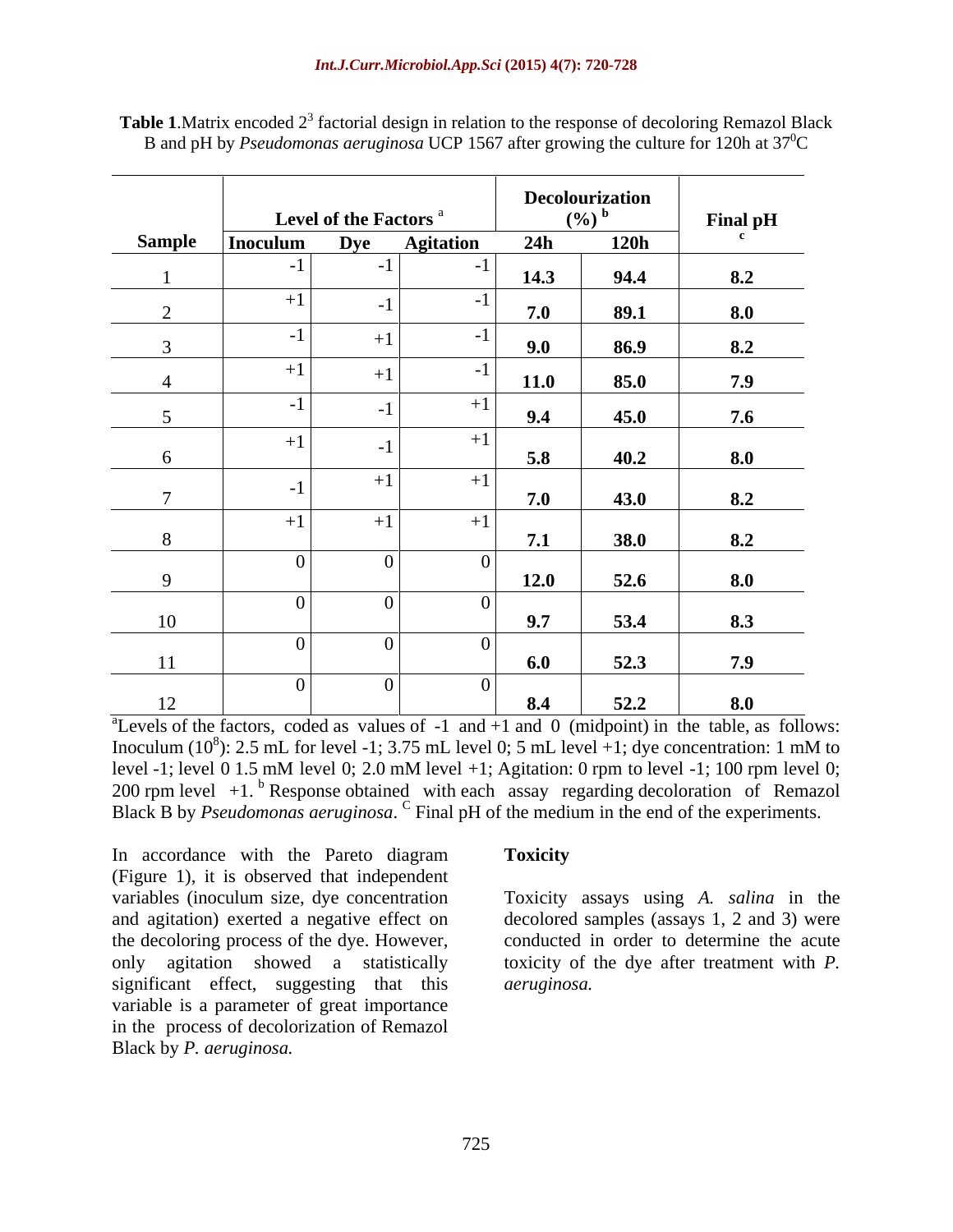The results of the toxicity tests are shown in frequency of plasmid resistance effectively Figure 2. The percentage of mortality was removes the azo dye Remazol Black in compared with the control, which did not conditions of co-metabolism. The show any toxic substance. Among the application of factorial design shows that of samples tested, assay 1 showed the lowest the three variables used, only one toxicity (80%). The other assays showed high mortality  $(>80\%)$ . high mortality (> 80%). The process of decolorization of Remazol Black

According to Amoozegar et al.(2010), and Evangelista et al.(2004), the mortality observed may be suggested by the presence degraded. Technological Development (CNPq)

toxicity toxicity tests using *D. magna* showed that the non-degradable portion of the dye was responsible for the toxicity.

# **Determining pH**

The pH of the medium during culture tended to alkaline range (8.0) (Table 1). This fact can be explained by the production of intermediate metabolites (aromatic amines), as a result of the biodegradation of the compound. The pH decreased after 24h (5.7), tending to the alkaline range at the end of culture growth (8.2) The initial decrease in pH is explained by the accumulation of 2004. Decolourization and organic acids, resulting from the degradation of glucose (Ambrosio,2004). According to Adebayo et al., 2004 the total decolouration blant. World J. Microbiol. of the dye Methyl Red (5mg L-1) using a bacterial consortium, was observed after 24 Ambrósio, S. T. 2002. Removal of dyes

In conclusion, under the conditions studied,  $\qquad \qquad$  doutorado. Federal University of *P. aeruginosa* after removal of the

conditions of co-metabolism. The (agitation), seems to affect significantly the by using *P. aeruginosa*.

# **Acknowledgements**

of SO3H groups, which often resist This work was financially supported by biodegradation or are only partially Mational Council for Scientific and Thus, it was observed that degradation of the for the Improvement of Higher Level dye formed metabolites, which were shown Education Personnel (CAPES), Foundation to be toxic for *A. salina.* The presence of for the Support of Science and Technology sulphanilic acid in the environment may of the State of Pernambuco (FACEPE). The have contributed to the toxicity presented. authors are grateful to Program PROCAD-According to Sponza and Isikil,2004, CAPES for the Master scholarship, and to National Council for Scientific and Technological Development (CNPq) 308245/2010-5 (G.M.C.T.), Coordination NPCIAMB-Catholic University of Pernambuco, Brazil, for use of laboratories.

# **References**

- Abraham T.E, Senan R.C, Shaffiqu T.S, Roy J.J, Poulose T.P, Thomas P.P. 2003. Bioremediation of textile azo dyes by an anaerobic bacterial consortium using a rotating biological contactor. Biotech. Prog. 19:1372- 1376.
- Javadpour S, Taylor W. A, Moo-Young, M. 2004. Decolourization and detoxification of methyl red by aerobic bacteria from a wastewater treatment plant. World J. Microbiol. Biotecnhnol.20:545-550.
- h at pH 7 and 8, and of only 82 and 65% at we used in the textile industry for pH 5 and 6, respectively. Cunninghamella elegans UCP 542. used in the textile industry for Recife. doctoral thesis. Tese de doutorado. Federal University of Pernambuco.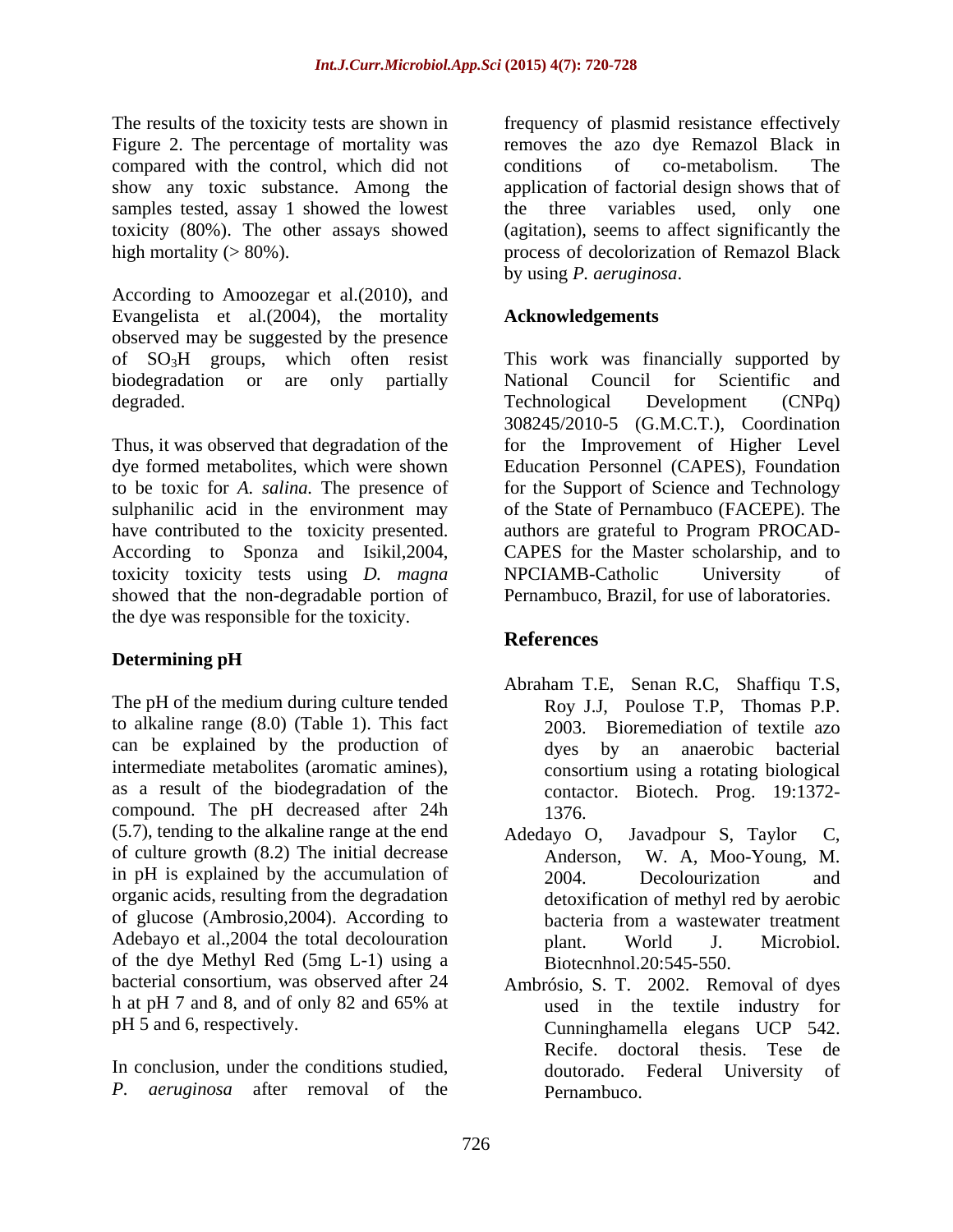- Amoozegar, M. A, Hajighasemi, M, Hamedi, J, Asad, S, Ventosa A. 2011.
- Balan, D.S.L. Biodegradação e toxicidade de efluentes têxteis. Revista Brasileira
- Blumel S, Knackmuss H-J, Stolz, A. 2002.
- anaerobic conditions. Water Research. 34. 4410-4418. Kudlich M, Hetherridge M.J, Knackmuss
- Chang, J.S, Kuo, T.S. 2000. Kinetics of bacterial decolorization of azo dye
- 
- Silveira E, Marques P.P , Silva S.S, Lima- J. Hazard. Mater. 192: 174-175. Biodegradat. 63:230 235
- corante Alaranjado II. In: Resumos... IX Encontro Nacional de

Microbiologia Ambiental, Curitiba, 2004.

- Azo dye decolorization by halophilic Godlewska E.Z, Przystas W, Sota E.G. and halotolerant microorganisms. 2014. Decolorisation of Different Annals of Microbiol. 61:217-230. Dyes by two *Pseudomonas* Strains under Various Growth Conditions. Water Air Soil Pollut. 225: 1-13
- de Técnicos Têxteis ABTT. Ano 1, Gupta V. K, Khamparia S, Tyagi I., Jaspal n.1, p. 16-18, 2009. Available at < D, Malviya A. 2015. Decolorization <http://abtt.org.br/revistas.htm>>. of Mixture of Dyes: A Critical Review. Accessed on: 01 set 2012 Global. J. Environ. Sci. and Manag. 1:71-94
- Molecular cloning and characterization Isik M, Sponza D.T. 2003.Effect of oxygen of the gene coding for the aerobic azoreductase from *Xenophilus azovorans* KF46F. Appl. Environ. and fate of aromatic amines. Proces. Microbiol. 68:3948-3955 Biochemist. 38:1183-1192. on decolorization of dyes by Escherichia coli and *Pseudomonas* sp. Biochemist. 38:1183-1192.
- Bromley-Challenor K. C. A, Knapp J. S, Isik M, Sponza D.T (2004) Monitoring of Zhang Z, Gray, N. C. C, Hetheridge, toxicity and intermediates of C.I. M. J, Evans, M. R 2000. Direct Black 38 azo dye through Decolorization of an azo dye by decolorization in an anaerobic/aerobic unacclimated activated sludge under sequential reactor system. J. Hazard. Materials B :114:29-39.
- with *Escherichia coli* NO3. Bioresour. aminohydroxynaphthalenes that are Technol. 75, 107-111. formed during the anaerobic reduction Chen K, Yao Y.L 2000. Process of sulfonated zo dyes. Environ. Sci. optimization in pulsed laser Technol.33:896-901. H.J, Stloz A. 1999. Autoxidation reactions of different aromatic o- Technol.33:896-901.
	- micromachining with applications in Kurade M.B, Waghmode T.R, Govindwar medical device manufacturing. Inter. J. S.P. 2011. Preferential biodegradation Advanc. Manufact. Technol.16:243- of structurally dissimilar dyes from a 249. 2013 and the mixture by *Brevibacillus laterosporus*. of structurally dissimilar dyes from a mixture by *Brevibacillus laterosporus*. J. Hazard. Mater. 192: 174-175.
	- Filho J.L, Porto A.L.F, Tambourgi Manu B, Chaudhari S. R. 2003. E.B. 2009. Selection of *Pseudomonas* Decolorization of indigo and azo dyes for industrial textile dyes in semicontinuous reactors with long decolourization. Inter. Biodeter. hydraulic retention time. Proces. Manu B, Chaudhari S. R. 2003. Biochemist.: 38, 1212-1221.
- Evangelista-Barreto, N.S.; Franco, L.; Vieira Marco, A, Esplugas, S, Saum, G. 1997. How R.H.S.F.; Campos-Takaki, G. Cinética and why to combine chemical and de crescimento do *Geobacillus*  biological processes for wastewater *stearothermophilus* frente ao azo treatment. Water Sci. Technol. 35: 321-327.